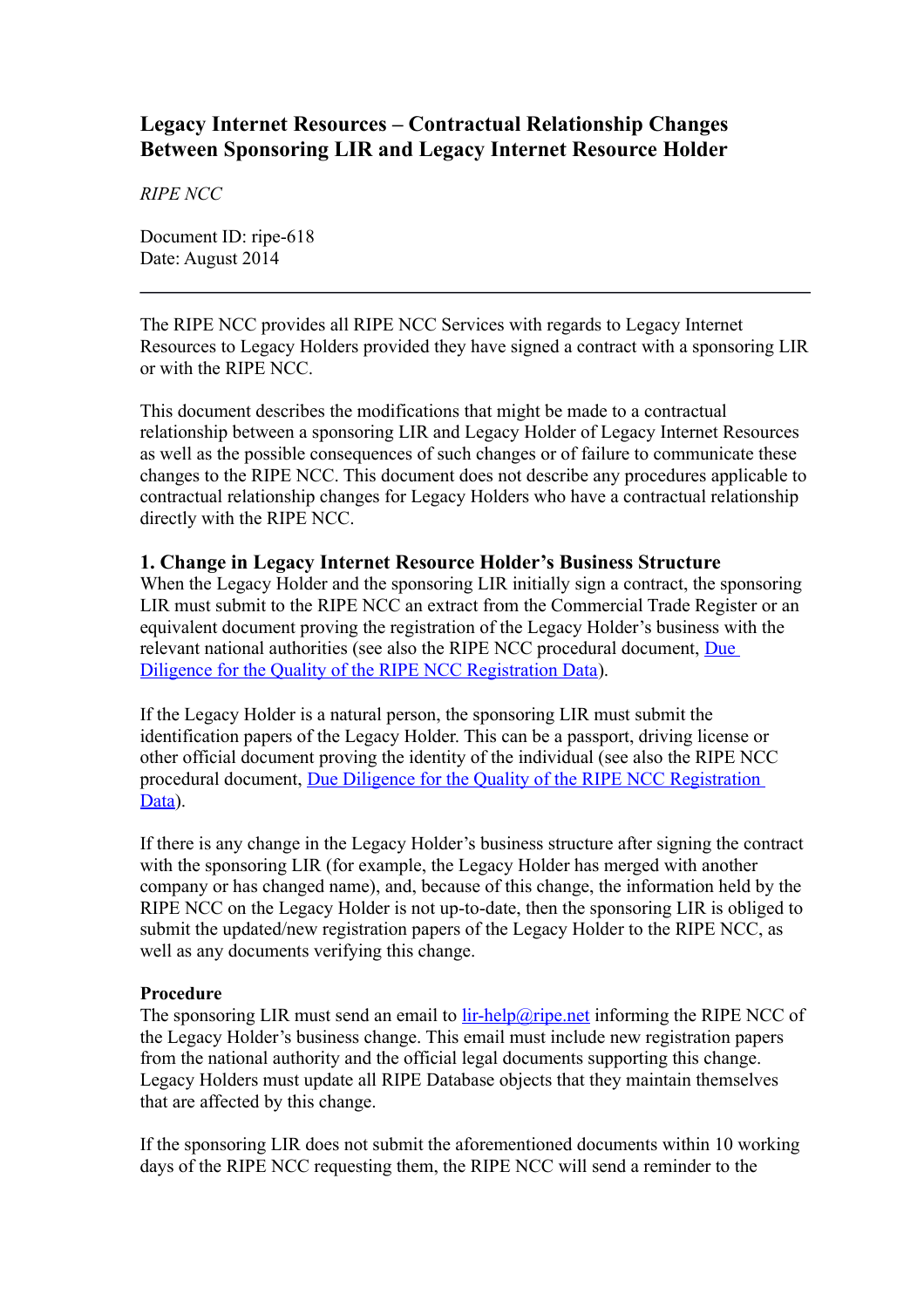sponsoring LIR's contact email addresses and to the Legacy Holder's contact email addresses as listed in the relevant RIPE Database object, asking the sponsoring LIR to submit the requested documents within 10 working days of the day of the reminder. If the RIPE NCC has not received the requested documents 10 working days from the date of the reminder, the RIPE NCC will not be obliged to keep providing the holder with services other than those provided with regards to each Legacy Resource immediately before the signing of the Agreement according to the procedure described in the RIPE NCC procedural document [Closure of Members, Deregistration of Internet Resources,](https://www.ripe.net/ripe/docs/closure)  [and Legacy Resources](https://www.ripe.net/ripe/docs/closure) (section C.2).

## **2. Termination of Contractual Relationship**

If the contractual relationship between the Legacy Holder and the sponsoring LIR is terminated for any reason, the RIPE NCC must be notified. The Legacy Holder may at that point enter into a contractual relationship with a different sponsoring LIR or with the RIPE NCC directly.

#### **Procedure**

Preferably, for registration purposes, the RIPE NCC must be notified before the contractual relationship terminates. It is the responsibility of the sponsoring LIR to submit this notification to the RIPE NCC prior to termination.

If the RIPE NCC has not been notified prior to the termination and the Legacy Holder has already entered into a new contractual relationship with a different sponsoring LIR, this new sponsoring LIR must notify the RIPE NCC and submit the new contract they signed with the Legacy Holder. The RIPE NCC will notify the previous sponsoring LIR of this change. Should the previous LIR object to the termination of their contract with the Legacy Holder, the RIPE NCC will only accept the contract of the sponsoring LIR that submits a confirmation signed by the Legacy Holder. This confirmation must clearly state that the Legacy Holder has or has not terminated the contractual agreement with the previous sponsoring LIR.

The Legacy Holder may also enter into a contractual relationship directly with the RIPE NCC. For more information, please see:

[https://www.ripe.net/lir-services/resource-management/legacy-resources/ripe-ncc](https://www.ripe.net/lir-services/resource-management/legacy-resources/ripe-ncc-services-to-legacy-internet-resource-holders)[services-to-legacy-internet-resource-holders](https://www.ripe.net/lir-services/resource-management/legacy-resources/ripe-ncc-services-to-legacy-internet-resource-holders)

If the RIPE NCC is informed of the termination of the contractual relationship between the sponsoring LIR and the Legacy Holder and, after 10 working days, no new contractual relationship has been established between the Legacy Holder and a different sponsoring LIR or the RIPE NCC, the RIPE NCC will send a notification to the Legacy Holder's contact email addresses, as listed in the relevant RIPE Database object, asking the Legacy Holder to sign a new contractual agreement with another sponsoring LIR within 10 working days of the notification or to sign an agreement directly with the RIPE NCC.

If the RIPE NCC has not received a new contractual agreement 10 working days from the date of the notification, the RIPE NCC will not be obliged to keep providing the holder with services other than those provided with regards to each Legacy Resource immediately before the signing of the Agreement according to the procedure described in